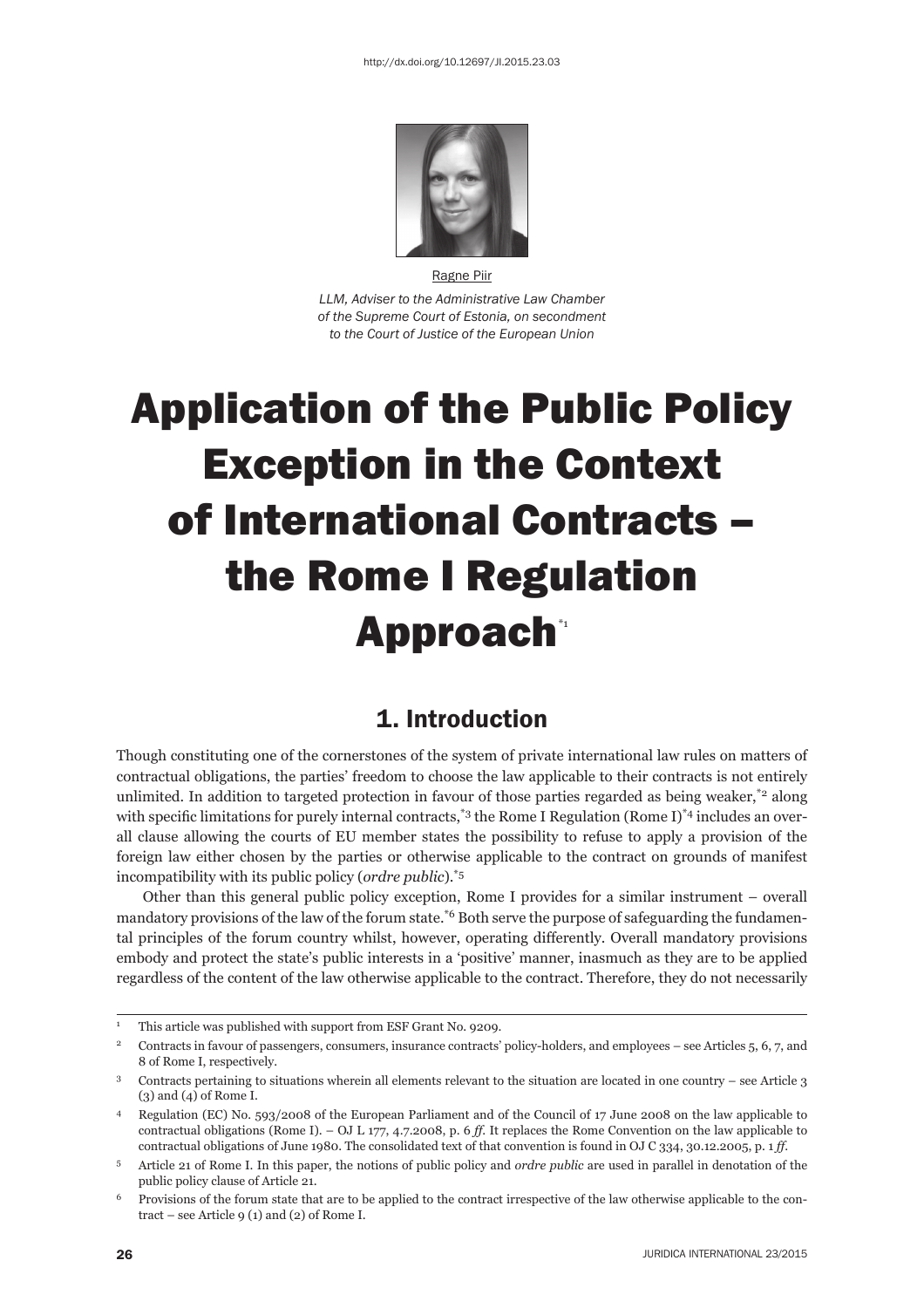constitute a barrier to the application of foreign law.\*7 By contrast, the general public policy exception performs a negative function as it counteracts certain provisions of foreign law by excluding their application.\*8

Recent developments in the EU's second-generation regulations on the enforcement of judgements from other Member States seem to point to a certain decline in the importance of the public policy clause in private international law, by abolishing in part the public policy exception and the *exequatur* in general.\*9 In addition, continuous harmonisation of substantive law related to the EU internal market indicates that the need for a public policy exception may be ostensibly diminishing.<sup>\*10</sup> These trends constitute incentive to investigate whether the role of an overall public policy clause in matters of contractual obligations should be reconsidered as well, particularly as these are not as value-sensitive as other areas of civil law and in account also of the existence of special rules on overriding mandatory provisions in Rome I. What is more, the wording of the public policy exception in itself is vague, thereby complicating its application while simultaneously entailing broad judicial discretion.

This article explores the employment of the public policy exception from the perspective of Rome I, which determines the law applicable to contractual obligations for 27 European Union member states.<sup>\*11</sup> Only the substantive-law aspects and not the enforcement-stage protection of public policy shall therefore be the focus of this paper. The article starts by examining the preconditions for applying the public policy clause. It then analyses the relativity of *ordre public*, developing three dimensions to be considered in the courts' use of the public policy exception in a particular case. In its conclusions, the article answers the question of why, notwithstanding its infrequent application, dispensing with the public policy exception would be unthinkable. Given that the essence of public policy differs from state to state, it should be stated here that the subsequent analysis and the examples provided are applicable in the context of Estonia's legal order and based on its fundamental values.

# 2. Prerequisites for recourse to the public policy clause

Rome I, in its Article 21, uses the 'standard' wording of the public policy clause. Ever since the Hague Convention of 24 October 1956 on the law applicable to maintenance obligations toward children,<sup>\*12</sup> similar – if not quasi-identical – wording has been employed in numerous private international law cross-border instruments for the public policy clause, including other EU regulations, along with most Hague Conven-

<sup>7</sup> For in-depth analysis of the concept of overriding mandatory provisions, see, for example, R. Piir. Eingreiffen oder nicht eingreiffen, das ist hier die Frage. Die Problematik der Bestimmung und des Anwendungbereichs der Eingriffsnormen im internationalen Privatrecht. – *Juridica International* 2010/XVII, p. 199 *ff*.

<sup>8</sup> More on the distinction between positive and negative functions can be found in such works as R. Hausmann. Art. 21 Rome I. – U. Magnus (ed.). *J. Von Staudingers Kommentar zum Bürgerlichen Gesetzbuch mit Einführungsgesetz und Nebengesetzen. Einführungsgesetz zum BGB/IPR. Art 11-29 Rom I-VO; Art 46b, c EGBGB (Internationales Vertragsrecht 2)*. Berlin: Sellier 2011 (in later notes, 'Staudinger/Hausmann'), paragraph 2; D. Martiny. Art. 21 Rom I. – J. von Hein (ed.). *Münchener Kommentar zum Bürgerlichen Gesetzbuch. Band 10. Internationales Privatrecht I. Europäisches Kollisionsrecht. Ein führungsgesetz zum Bürgerlichen Gesetzbuche (Art. 1-24)*. Munich: C. H. Beck 2015 (in later notes, 'Münchener Kommentar / Martiny'), paragraph 7.

<sup>9</sup> See J. Kramberger Škerl. European public policy (with an emphasis on exequatur proceedings). – *Journal of Private International Law* 2011/7, p. 482. For a more in-depth analysis of the abolition of *exequatur* in the second-generation regulations in general, see, for example, S. Pabst. A.I.3 EG-Vollstreckungstitelverordnung. Einleitung. – T. Rauscher (ed.). *Europäisches Zivilprozess- und Kollisionsrecht EuZPR/EuIPR*. Cologne: Verlag Otto Schmidt 2015, paragraph 12; M. Torga. Brüsseli I (uuesti sõnastatud) määrus: kas põhjalik muutus Eesti rahvusvahelises tsiviilkohtumenetluses? ('The Brussels I Regulation (recast): A thorough change in the Estonian Civil Procedure?'). – *Juridica* 2014/4, p. 311 (in Estonian). The term 'second-generation regulations' is used here to indicate Regulation (EC) No. 805/2004 creating a European enforcement order for uncontested claims. – OJ L 143, 21.4.2004, p. 15 *ff*.; Regulation (EC) No. 861/2007 establishing a European small claims procedure. – OJ L 199, 31.7.2007, p. 1 *ff*.; Regulation (EC) No. 1896/2006 creating a European order for payment procedure. – OJ L 399, 30.12.2006, p. 1 *ff*.; Regulation (EC) No. 4/2009 on jurisdiction, applicable law, recognition and enforcement of decisions and cooperation in matters relating to maintenance obligations. – OJ L 7, 10.1.2009, p. 1 *ff*.; and Regulation (EC) No. 1215/2012 on jurisdiction and the recognition and enforcement of judgments in civil and commercial matters (recast). – OJ L 351, 20.12.2012, p. 1 *ff*. These are not considered in this article.

<sup>10</sup> M. Stürner. Europäisierung des (Kollisions-)Rechts und nationaler ordre public. – *Grenzen überwinden – Prinzipien bewahren. Festschrift für Berndt von Hoffmann*. Bielefeld, Germany: Verlag Ernst und Werner Gieseking 2011, p. 482.

<sup>11</sup> Denmark, having an opt-out from implementing regulations under the area of freedom, security, and justice, still adheres to the Rome Convention, which was replaced by Rome I in 2009 and which provided almost the same rules on party autonomy as does Rome I.

<sup>12</sup> Convention of 24 October 1956 on the law applicable to maintenance obligations towards children, Article 4. Available at http://www.hcch.net/index\_en.php?act=conventions.text&cid=37 (most recently accessed on 25 March 2015).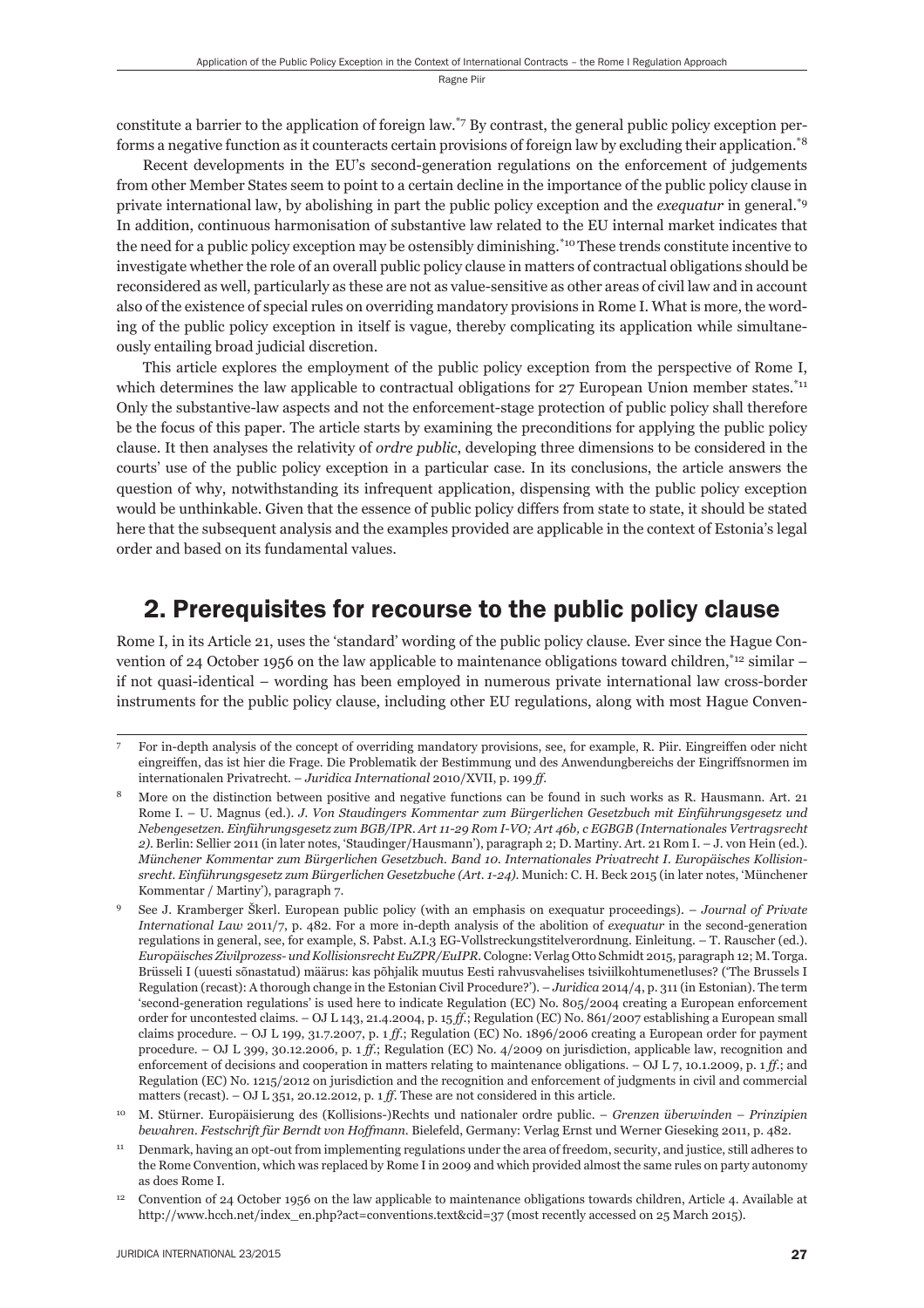tions in this field. Because of the continuing need to formulate the preconditions for its application in a rather broad manner in order to preserve its universal character, the wording used by Rome I has remained unaltered in comparison to the predecessor of this provision – Article 16 of the former Rome Convention. According to the explicit stipulation of Article 21, the preconditions for recourse to the public policy clause are the application of a foreign law to the case and the manifest incompatibility of the result with the public policy of the forum.

## 2.1. Application of foreign law

The 'safety net' concept of the public policy exception in private international law (i.e., its aim of refraining from obliging the court to give effect to foreign-law provisions that are counter to the fundamental principles of the forum state) makes it clear that public policy constitutes reason for intervention only in cases wherein the law applicable to the contract (*lex contractus*) is not that of the forum (*lex fori*) but a foreign law.\*13 Accordingly, whether the applicable law has been determined through a choice of law or by virtue of the general conflict rules makes no difference. Thus, in cases wherein a court has to apply its domestic law, EU law, or international treaties, it is not the public policy clause of Article 21 but the domestic law provisions that have to avoid possibly unfair results.<sup>\*14</sup> The public policy exception therefore applies only in cases in which the applicable law has been designated in accordance with the conflict rules in Rome I and it is not the *lex fori* that governs the case.

The applicable law itself is not criticised. Even though it is imaginable that a foreign law provision as such may seem contrary to the forum's public policy, its inapplicability *per se* without further consideration is very problematic.\*15 As a general rule, determination of the contents of the foreign law must always be carried out even before consideration of making use of the public policy clause.\*16 Hence, it must be noted that intervention via the public policy exception can never be applied 'upon suspicion' or on grounds of simple assumption of a conflict between the public policy of the forum and a foreign law provision substantially deviating from the *lex fori*. \*17

Determination of the content and objective of the *lex contractus*, also called the preliminary examination phase,\*18 serves as no more than an initial basis on which to decide whether or not to apply the public policy exception. The decisive factor here is the outcome as a whole of the application of the foreign law provision in specific circumstances, also called the thorough examination phase.<sup>\*19</sup> It could, for instance, be conceivable that the application of a provision that is seemingly contrary to the public policy of the forum leads to an acceptable result and that said provision could, therefore, nevertheless be applied.\*20 By

<sup>13</sup> P. Kaye. *The New Private International Law of Contract of the European Community*. Aldershot 1993, p. 345; A. Chong. The public policy and mandatory rules of third countries in international contracts. – *Journal of Private International Law* 2006/2, p. 30.

<sup>14</sup> J. von Hein. Art. 6 EGBGB. – J. von Hein (ed.). *Münchener Kommentar zum Bürgerlichen Gesetzbuch. Band 10. Internationales Privatrecht I. Europäisches Kollisionsrecht. Einführungsgesetz zum Bürgerlichen Gesetzbuche (Art. 1-24)*. Munich: C. H. Beck 2015 (in later notes, 'Münchener Kommentar / von Hein'), paragraph 123.

<sup>15</sup> Doctrinal literature points out that only foreign laws violating the core content of public policy – e.g., universally recognised human rights and the international *ius cogens* – should be held inapplicable regardless of the circumstances and results of their application. See C. Renner. Art. 21 Rome I. – G.-P. Calliess (ed.). *Rome Regulations: Commentary on the European Rules of the Conflict of Laws*. The Netherlands: Kluwer Law International BV 2011 (in later notes, 'Calliess/Renner'), p. 320, paragraph 10; D. Bureau, H. Muir Watt. *Droit international privé/I*, 3rd edition. Paris: Presses Universitaires de France 2014, p. 535.

<sup>16</sup> K. Thorn. Art. 6 EGBGB. – P. Bassenge, U. Diederichsen (eds.). *Palandt Bürgerliches Gesetzbuch*. Munich 2009 (in later notes, 'Palandt/Thorn'), paragraph 5. See also R. Jankelevitš. Avalik kord ja imperatiivsed sätted rahvusvahelises eraõiguses (Public policy and imperative norms in private international law). – *Juridica* 2002/7, p. 481 (in Estonian).

<sup>17</sup> Münchener Kommentar / von Hein (see Note 14), paragraph 118.

<sup>18</sup> D. Bureau, H. Muir Watt (see Note 15), p. 533. D. Bureau and H. Muir Watt divide the application of the public policy into three phases – namely, examination, confrontation, and decision phases (*phases d'examen, de confrontation et de décision*), and the examination phase into preliminary and thorough examination phases.

<sup>19</sup> See also Münchener Kommentar / von Hein (see Note 14), paragraph 118 *ff*.; G. Kegel, K. Schurig. *Internationales Privatrecht. Ein Studienbuch*. Munich: C. H. Beck 2004, section 16 II; P. Kaye (see Note 13), p. 347; Calliess/Renner (see Note 15), p. 320, paragraph 11.

<sup>20</sup> M. Voltz. Art. 6. – D. Heinrich (ed.). *J. Von Staudingers Kommentar zum Bürgerlichen Gesetzbuch mit Einführungsgesetz und Nebengesetzen. Einführungsgesetz zum BGB/IPR. Art 3-6 EGBGB (IPR – Allgemeiner Teil)*. Berlin: Sellier 2013 (in later notes, 'Staudinger/Voltz'), paragraph 125.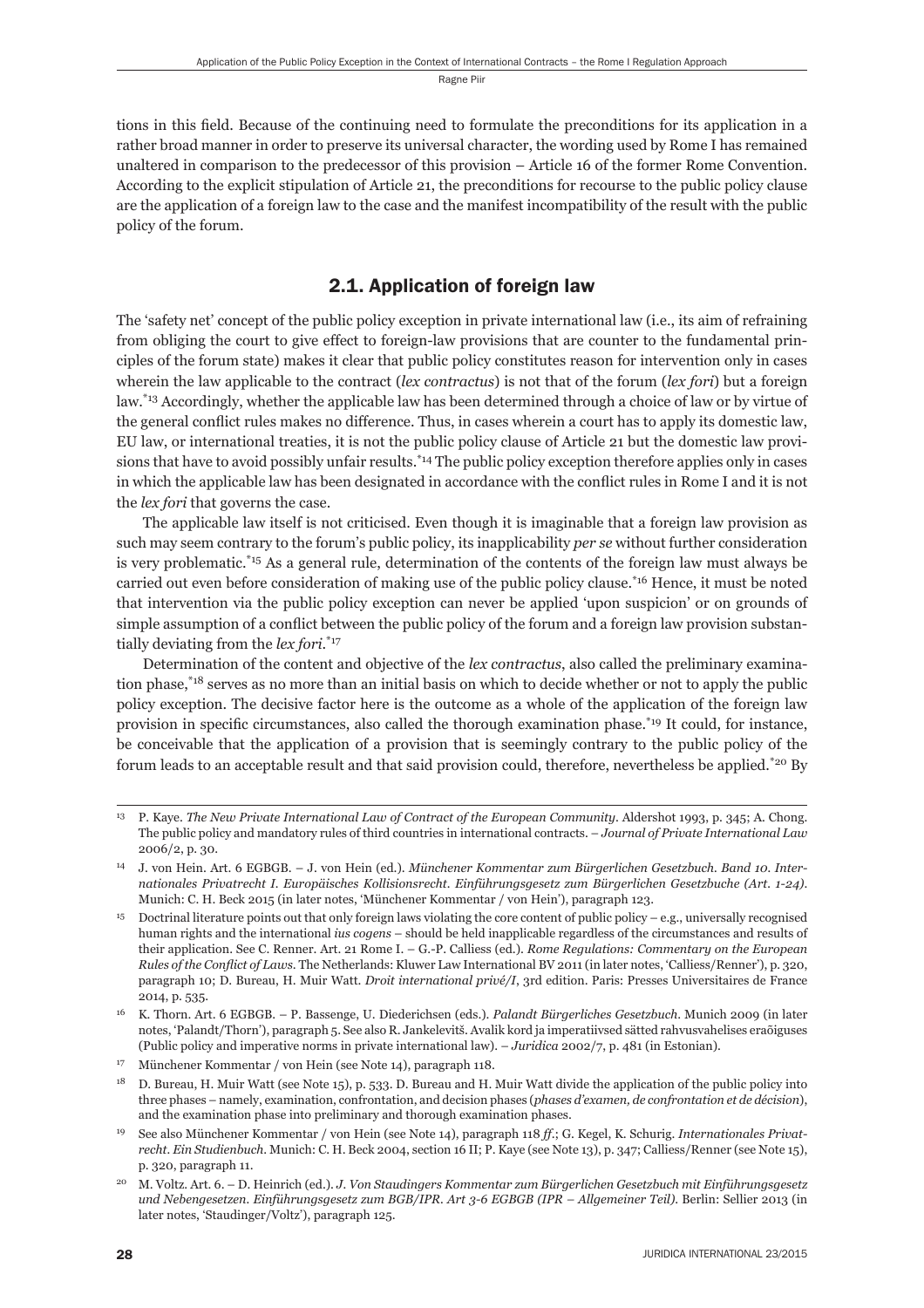way of example, the fact that a foreign law does not prescribe limits on interest rates would not justify its non-application on the grounds of public policy as long as the interest rate agreed upon in the case at hand would not be usurious according to the domestic public policy standard.<sup>\*21</sup> An inverse situation, wherein a foreign law in the abstract does not seem to contradict public policy yet its application produces an unfair result, could also be imaginable, although presumably only in highly exceptional cases.<sup>\*22</sup> What is more, in order to assess the outcome as a whole, one may have to take into consideration a wider legal context. Thus, even the absence of a legal provision in foreign law could lead to a result contradictory to the public policy of the forum.\*23

### 2.2. Manifest incompatibility with the public policy of the forum

2.2.1. Interpretative uncertainty as to the criterion 'manifest'

The thorough examination phase brings us to the next expressly stated prerequisite to resorting to public policy – the manifest incompatibility of the result with the public policy of the forum. This second precondition, considered in what is called the confrontation phase, requires the court to find special grounds for upholding an objection to application of foreign law to the contract.\*24

The formulation used in Rome I does not itself give much assistance as to its application in a given case, although the appending of 'manifest' is supposed to impose a restrictive interpretation of the provision.\*25 Indeed, when compared to an imaginable 'simple' incompatibility, its scope of application could theoretically be seen as somewhat more limited.\* $26$  In practice, however, the provision does not provide any specific guidelines as to its application. In consequence, the interpretation of the criterion of manifest incompatibility remains subject to case-by-case analysis.

It is important to establish in this context that this precondition must be interpreted very restrictively if one is to ensure its high substantive threshold and to impose the condition that only serious breaches would justify intervention by way of this exceptional clause.\*27 Illustrating this, the German Federal Court of Justice recently had reason to underscore the importance of this condition (referred to as *Offensichtlichkeitskriterium*) anew, explaining that the mere infringement of substantive law without a violation of the core principles of the state is not enough to justify recourse to public policy.\*28 The European Court of Justice too has been strict on the matter, when interpreting the limits of a Member State's right of recourse to public policy, judging that it can be 'envisaged only where [the result of applying foreign law] would be at variance to an unacceptable degree with the legal order of the State […] inasmuch as it infringes a fundamental principle' and that 'the infringement would have to constitute a manifest breach of a rule of law regarded as essential in the legal order of the State […] or of a right recognised as being fundamental within that legal order'.\*29

<sup>21</sup> See B. Audit. *Droit International Privé*, 4th edition. Paris 2006, paragraph 838; Calliess/Renner (see Note 15), p. 321, paragraph 11. See also M. Giuliano, P. Lagarde. Report on the Convention on the law applicable to contractual obligations. – OJ C 282, 31.10.1980, p. 1 *ff*., Article 16.

<sup>&</sup>lt;sup>22</sup> D. Bureau, H. Muir Watt (see Note  $15$ ), p. 535.

<sup>23</sup> Palandt/Thorn (see Note 16), paragraph 47 *ff*.; Münchener Kommentar / von Hein (see Note 14), paragraph 120.

<sup>24</sup> M. Giuliano, P. Lagarde (see Note 21), Article 16.

<sup>&</sup>lt;sup>25</sup> See, in this sense, the reasoning in the legislative proposal of the German Introductory Act to the Civil Code (Einführungsgesetz zum Bürgerlichen Gesetzbuche). – BT-Drucks, 10/504, p. 42. See also Staudinger/Voltz (see Note 20), paragraph 128 *ff*.

<sup>26</sup> Nevertheless, in spite of it referring to **manifest** incompatibility, it has been called a largely declaratory statement. See R. Plender, M. Wilderspin. *The European Private International Law of Obligations*. Sweet & Maxwell 2009, paragraph 12-057; Calliess/Renner (see Note 15), p. 328, paragraph 36.

<sup>27</sup> *Ibid.*; P. Kaye (see Note 13), p. 348.

<sup>28</sup> Bundesgerichtshof, 28.01.2014. – III ZB 40/13, Rn. 3 und 4.

<sup>29</sup> Judgment of the Court of Justice of the European Communities of 28 March 2000, Case C-7/98, *D. Krombach v. A. Bamberski*, paragraph 37. – ECR 2000, I-1935, although given in the context of international civil procedure.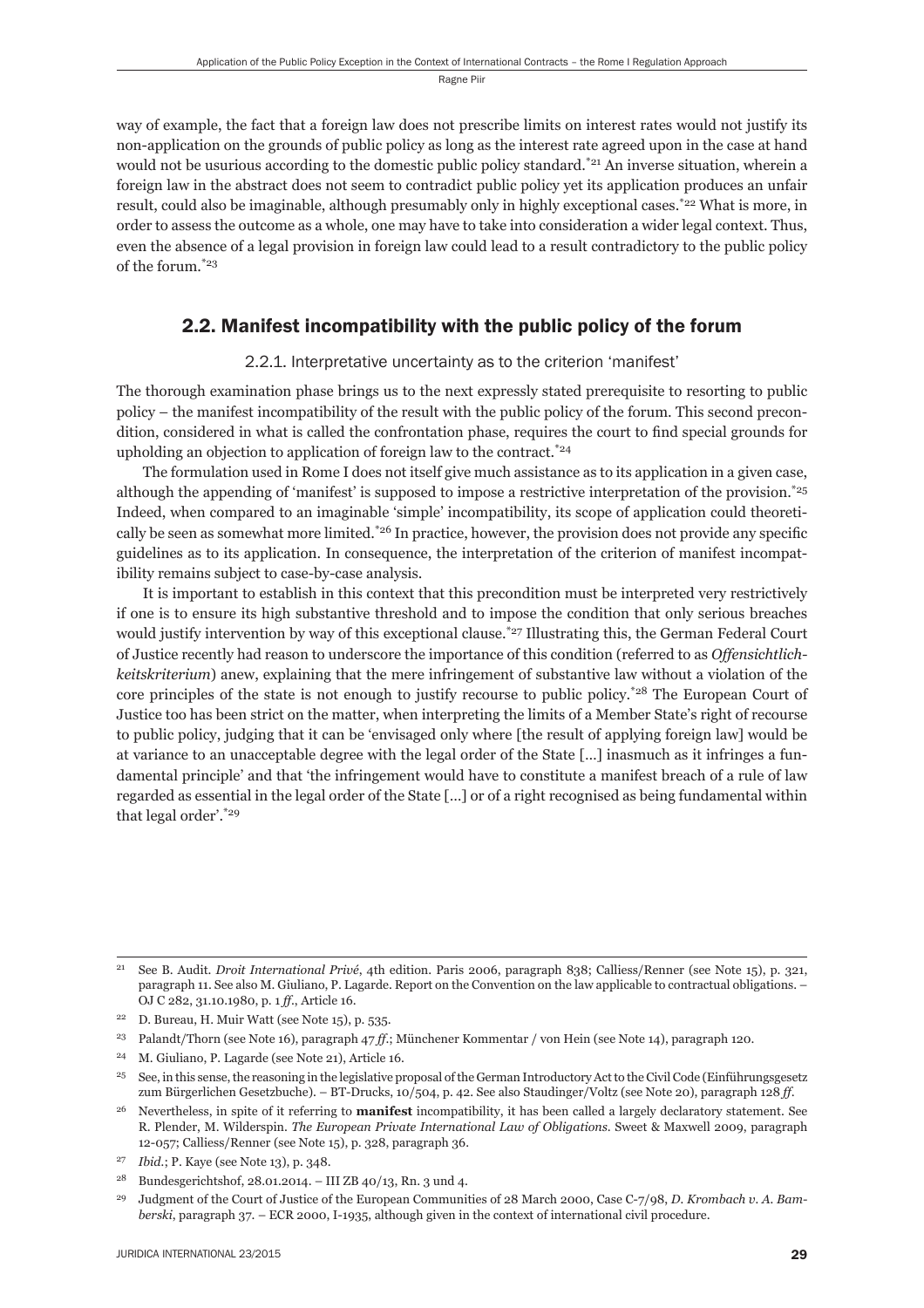#### 2.2.2. Problematics of determining the nature of the breach

The question of how to judge whether applying the *lex contractus* produces results manifestly incompatible with the forum's public policy is not an easy one to answer. It can be predicted, however, that, because the law of obligations is mainly of a dispositive nature, breaches of public policy should remain rather scarce in practice.\*30 In this light, it can be argued that applying foreign law could not be considered contrary to public policy for instance in cases wherein domestic law would allow clauses in standard terms that produce similar results.\*31 Or, by way of another example, a mere difference between statutes of limitations in two legal systems could not be considered intolerable and therefore manifestly in breach of public policy. In contrast, complete absence of a statute of limitations for certain claims or a limitation period so short that it would not allow a creditor to protect his interests in practice, or – inversely – so long that the debtor remains exposed to possible claims for an unreasonably long period could prompt recourse to the public policy exception.\*32

In determination of the manifest nature of the breach, 'test' questions such as whether the legislator of the forum country would ever consider regulating the case at hand in a similar way or whether such a regulation would be legal and compliant with constitutional rights in the *lex fori* might also prove helpful.\*33 For instance, the execution of contracts involving corruption or deception of third parties, as well as contracts promoting sexual immorality, might be rejected by the forum for reason of breach of its core principles.\*34 The same would apply for cases wherein the applicable law would lead to the expropriation of intellectual property rights when a licence contract for a trade mark is not renewed upon expiry of its term.\*35

As far as the point in time for evaluating the incompatibility requirement is concerned, the view is commonly held that the critical point when one is judging whether the result of applying a provision of the *lex contractus* is compatible with the public policy of the forum is, in principle, the date of the court decision<sup>\*36</sup>: 'Public policy is the policy of the day' (C.K. Allen).\*37 An issue-by-issue approach, inherent to public policy, does, however, enable the particular circumstances to be taken into account, thereby allowing a deviation from this principle in, for example, the case of contracts with continuous obligations.\*38

## 3. Relativity of public policy

Interpreting the 'enshrined' prerequisites for employing recourse to public policy is challenging in its own right; however, the main difficulty in application of Article 21 of Rome I lies in its relativity. Because of the exceptional character of public policy and its reliance on the substantive outcome of applying foreign law to the case at hand, several interdependent factors are to be considered when one is deciding whether this provision should come into play (i.e., in the decision phase\*39). The public policy clause is indeed a provision that will never be complete. Therefore, in order to abrogate a conflict-of-law rule that designates a foreign law as the *lex contractus*, a certain connection between the specific case and the forum state is needed. This interdependency is best evidenced through analysis of the relative nature of public policy, which is most usefully discussed under three sub-categories, covering the temporal; material; and, most importantly, territorial relativity (proximity) of public policy.\*40

<sup>30</sup> See also Münchener Kommentar / Martiny (see Note 8), paragraph 2.

<sup>31</sup> See, with this sense, also Münchener Kommentar / von Hein (see Note 14), paragraph 135.

<sup>32</sup> Staudinger/Hausmann (see Note 8), paragraph 25.

<sup>33</sup> *Ibid*., paragraph 26.

<sup>34</sup> Calliess/Renner (see Note 15), p. 323, paragraph 20, with further references.

<sup>&</sup>lt;sup>35</sup> European Max Planck Group (editor: P. Torremans). *Conflict of Laws in Intellectual Property: The CLIP Principles and Commentary*. Oxford University Press 2013, paragraph 3:902.C03.

<sup>36</sup> See, for example, G. Kegel, K. Schurig (see Note 19), section 16 V; Palandt/Thorn (see Note 16), paragraph 4; D. Bureau, H. Muir Watt (see Note 15), p. 543; Staudinger/Voltz (see Note 20), paragraph 144.

<sup>37</sup> C.K. Allen. *Law in the Making*, 7th edition. Oxford University Press 1964, p. 155.

<sup>38</sup> Staudinger/Voltz (see Note 20), paragraph 146.

<sup>39</sup> For the division of phases, see Note 15.

<sup>40</sup> Staudinger/Voltz (see Note 20), paragraph 155. In some doctrines, the concept of relativity has been divided into relativity in a narrower sense, proximity, and seriousness of the breach – see, for instance, A. Mills. The dimensions of public policy in private international law. – *Journal of Private International Law* 2008/4, p. 210 *ff*.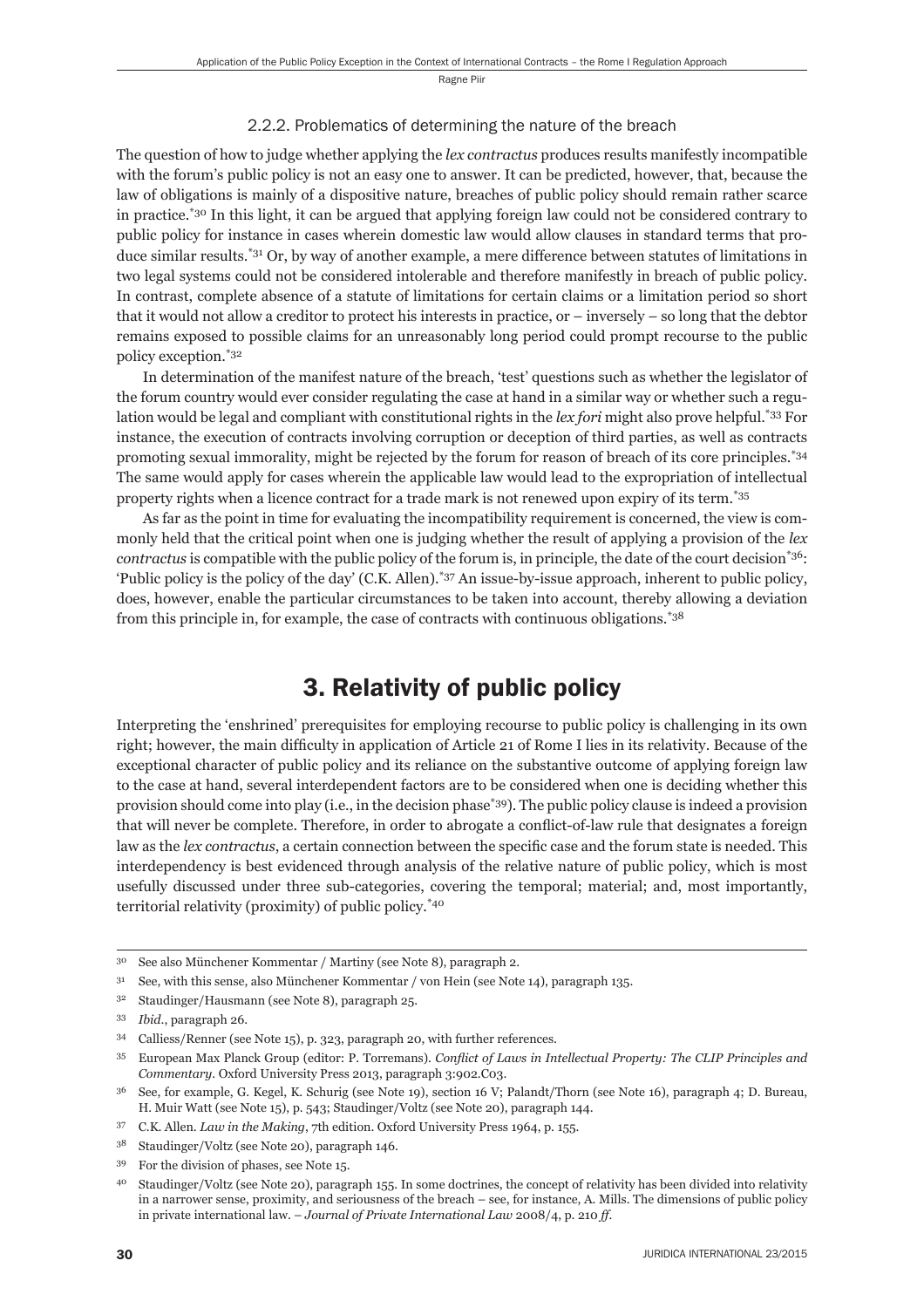#### 3.1. Territorial relativity or proximity

The forum proximity (*räumlice Relativität* or *Inlandsbeziehung*, as it is referred to in German legal writing) requirement follows already from the wording of Article 21, as the provision itself makes reference to the forum state. Therefore, only in cases wherein there is a sufficiently strong connection between the case and the forum's legal order can it be justified that the private international law rules and private autonomy shall be set aside in favour of domestic fundamental principles.

Article 21 does not, other than in mentioning the forum state, contain any reference as would aid in determining the degree of connection that is necessary for invoking the public policy exception.\*41 In contrast, it is conceivable that the overriding mandatory provisions, as regulated in Article 9 of Rome I, include a reference to the necessary degree of the required connection in their proper wording, which would simplify their application.\*42

The various factors of help in determining the proximity of the forum state to the specific case include personal and factual circumstances, alongside the legal considerations. It seems justified to rely first and foremost on criteria that are, taken individually, used in private international law to designate the law applicable to contracts, such as the domicile or nationality\*43 of the persons concerned. The existence of these factors should, in principle, suffice to establish *per se* the proximity requirement in a given case. Obviously, other important points of reference may either give weight to or, inversely, counterbalance those factors, with examples including the person's cultural and legal connections to the forum country or another country such as his language skills, registration of permanent address, place of birth, or company domicile.\*44 In contrast, the jurisdiction of the court seised of the case is, by itself, insufficient to establish the proximity requirement. The latter could be envisaged only in exceptional cases of serious violations of fundamental rights or where internationally recognised principles are at stake.\*45

Consequently, in order to justify invoking public policy, an issue-by-issue approach is needed. Whether the existence of a particular criterion or several combined criteria is sufficient to establish the proximity requirement depends on the circumstances of the case and is to be determined *ad hoc*. \*46 In addition, the material substance of the foreign legal norm involved and the seriousness of the breach are important factors in determination of the necessary degree of the connection – a blatant violation of domestic conceptions of justice requires a less intense link between the facts of the case and the forum state, and vice versa.<sup>\*47</sup> The question of establishing the sufficient-proximity requirement is even more multifaceted in the context of Europeanisation of the concept of public policy. Given that *ordre public* may also comprise principles derived from international sources, determination of the required substantive connection with the forum state may have to be treated differently when fundamental principles of cross-border origin are at stake. The latter apply, for example, in cases wherein the *lex contractus* is the law of a state other than an EU member state and a sufficiently strong connection with the EU forum state is not established. If European fundamental values constitute the public policy concern in the case, a substantive connection to the internal market should be considered sufficient for fulfilment of the proximity requirement.<sup>\*48</sup>

<sup>&</sup>lt;sup>41</sup> A specific proximity requirement can, for instance, be found *expressis verbis* in the Belgian Code of Private International Law, according to which, in determination of any incompatibility with public policy, special consideration is given to the degree to which the situation is connected with the domestic legal order and to the significance of the consequences produced by the application of the foreign law. – Code de droit international privé du 16 juillet 2004 (Belgian Code of Private International Law of 16 July 2004), Article 21, II. English text available at http://www.ipr.be/data/B.WbIPR%5BEN%5D. pdf (most recently accessed on 25 March 2015).

<sup>&</sup>lt;sup>42</sup> For in-depth analysis of the proximity requirement for overriding mandatory provisions, see R. Piir (see Note 7), paragraphs 3.1 and 3.2.2.

<sup>43</sup> Even though nationality as a determinant of the applicable law is losing its importance in the course of harmonisation of private international law in the EU, it could certainly be considered an important factor in establishment of the proximity requirement, given that the national has preserved connections to the state of his nationality.

<sup>44</sup> For more details, see Münchener Kommentar / von Hein (see Note 14), paragraph 186 *ff*.; Staudinger/Voltz (see Note 20), paragraph 158 *ff*.

<sup>45</sup> Calliess/Renner (see Note 15), p. 329, paragraph 38; Staudinger/Voltz (see Note 20), paragraph 155.

<sup>46</sup> Münchener Kommentar / von Hein (see Note 14), paragraph 190; G. Kegel, K. Schurig (see Note 19), section 16 II.

<sup>47</sup> A. Mills (see Note 40), p. 211; Palandt/Thorn (see Note 16), paragraph 6. For similar reasoning in German jurisprudence, see, for instance, this ruling of the German Federal Court of Justice, or *Bundesgerichtshof*: 4.06.1992. – BGHZ 118, 312/349.

<sup>&</sup>lt;sup>48</sup> M. Stürner (see Note 10), p. 481; see also Münchener Kommentar / von Hein (see Note 14), paragraph 193; Staudinger/Voltz (see Note 20), paragraph 160.